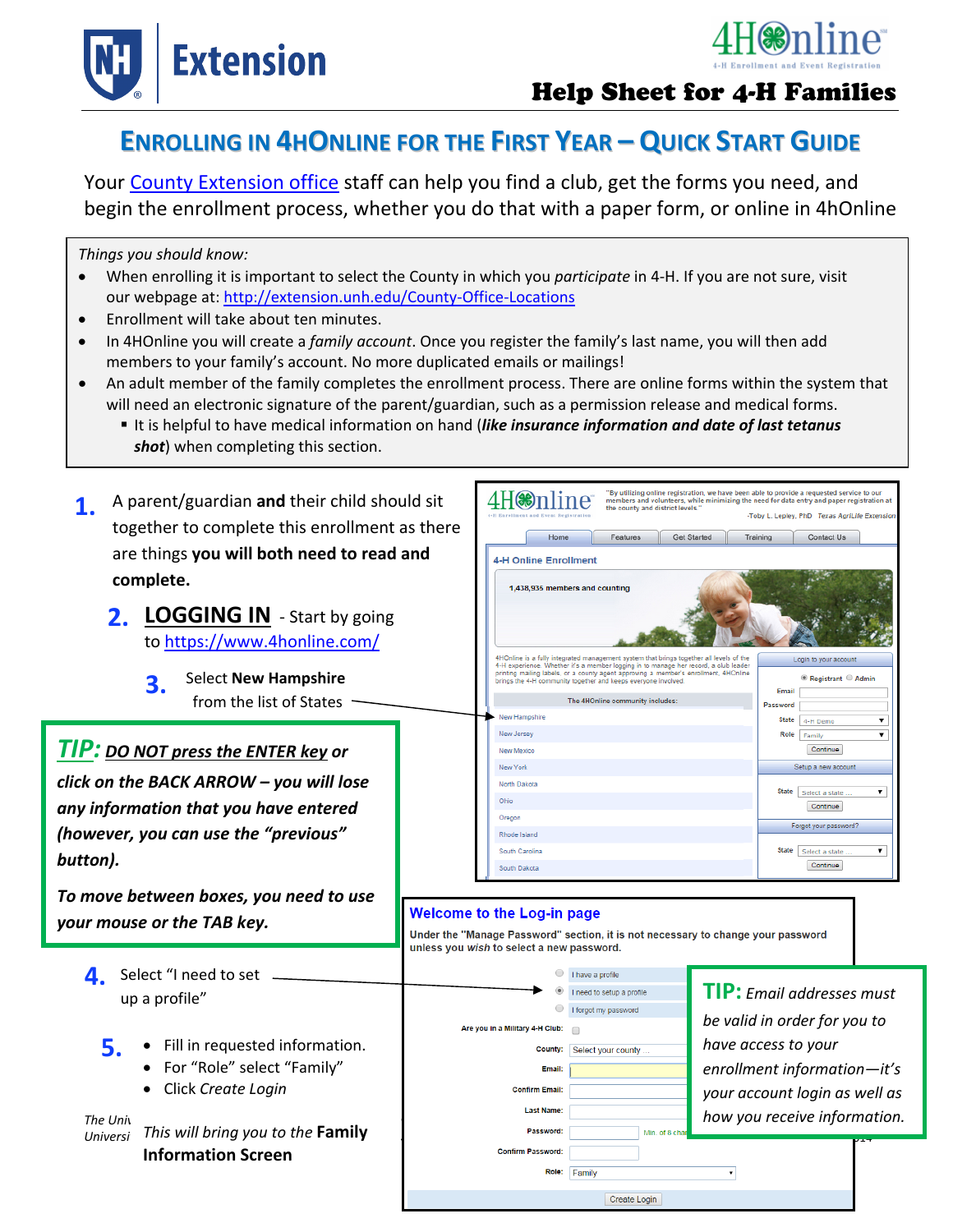



**6.** Fill in requested information and click *Continue*

> **Note**: If you live in an apartment or condo complex, **be sure to enter the Apt. #** because the system will not allow two different families to occupy the same address.

## **TIP: DO NOT** enter a new

.<br>move to the next screen. password – just click continue to



**Family Information** 

## **MEMBER LIST SCREEN**

You will then be on the "Member List" page where you can enroll new 4‐H members and adult volunteers.

| 7.                                                                      | In the drop down box                                           | <b>Member List</b>                                                                                                                                                                                                                                                                                                             |                                                                                                         |  |  |  |  |
|-------------------------------------------------------------------------|----------------------------------------------------------------|--------------------------------------------------------------------------------------------------------------------------------------------------------------------------------------------------------------------------------------------------------------------------------------------------------------------------------|---------------------------------------------------------------------------------------------------------|--|--|--|--|
|                                                                         | under "Add a New                                               | <b>Welcome to NH 4-H!</b><br>On this page you can add members and volunteers. You can also edit information for any family member.<br>Please note: for the 2014-2015 Program Year, everyone is enrolling as a NEW enrollment, however, you can fill in your<br>number of years participation and number of years in a project. |                                                                                                         |  |  |  |  |
|                                                                         | Family Member",                                                |                                                                                                                                                                                                                                                                                                                                |                                                                                                         |  |  |  |  |
|                                                                         | select "youth" or<br>"adult" and click on                      |                                                                                                                                                                                                                                                                                                                                |                                                                                                         |  |  |  |  |
|                                                                         | "Add Member"                                                   | If you have questions or concerns, please contact your UNHCE County Office                                                                                                                                                                                                                                                     |                                                                                                         |  |  |  |  |
|                                                                         | You can add<br>yourself and any<br>other family<br>members who | <b>Green Family Edit Family</b><br>100 Main St<br>Lee, NH 03824<br>603-555-5555<br>happy4hfamily@yahoo.com                                                                                                                                                                                                                     | <b>Add A New Family Member</b><br>$\blacktriangledown$<br>select a member type<br><b>Add Member</b>     |  |  |  |  |
| wish to join.                                                           |                                                                | Unh Cooperative Extension County [contact info]                                                                                                                                                                                                                                                                                | TIP: If you are a parent of a 4-H                                                                       |  |  |  |  |
|                                                                         |                                                                | <b>TIP:</b> You can return to the member list                                                                                                                                                                                                                                                                                  | Member and you are not enrolling as a<br>volunteer, you do not need to create an<br>individual profile. |  |  |  |  |
| anytime by clicking on "My Member List"<br>in the top right hand corner |                                                                |                                                                                                                                                                                                                                                                                                                                | <b>My Member List</b><br><b>X</b> Home                                                                  |  |  |  |  |

The University of New Hampshire Cooperative Extension is an equal opportunity educator and employer. Michele King *University of New Hampshire, U.S. Department of Agriculture and N.H. counties cooperating.* 10/06/2014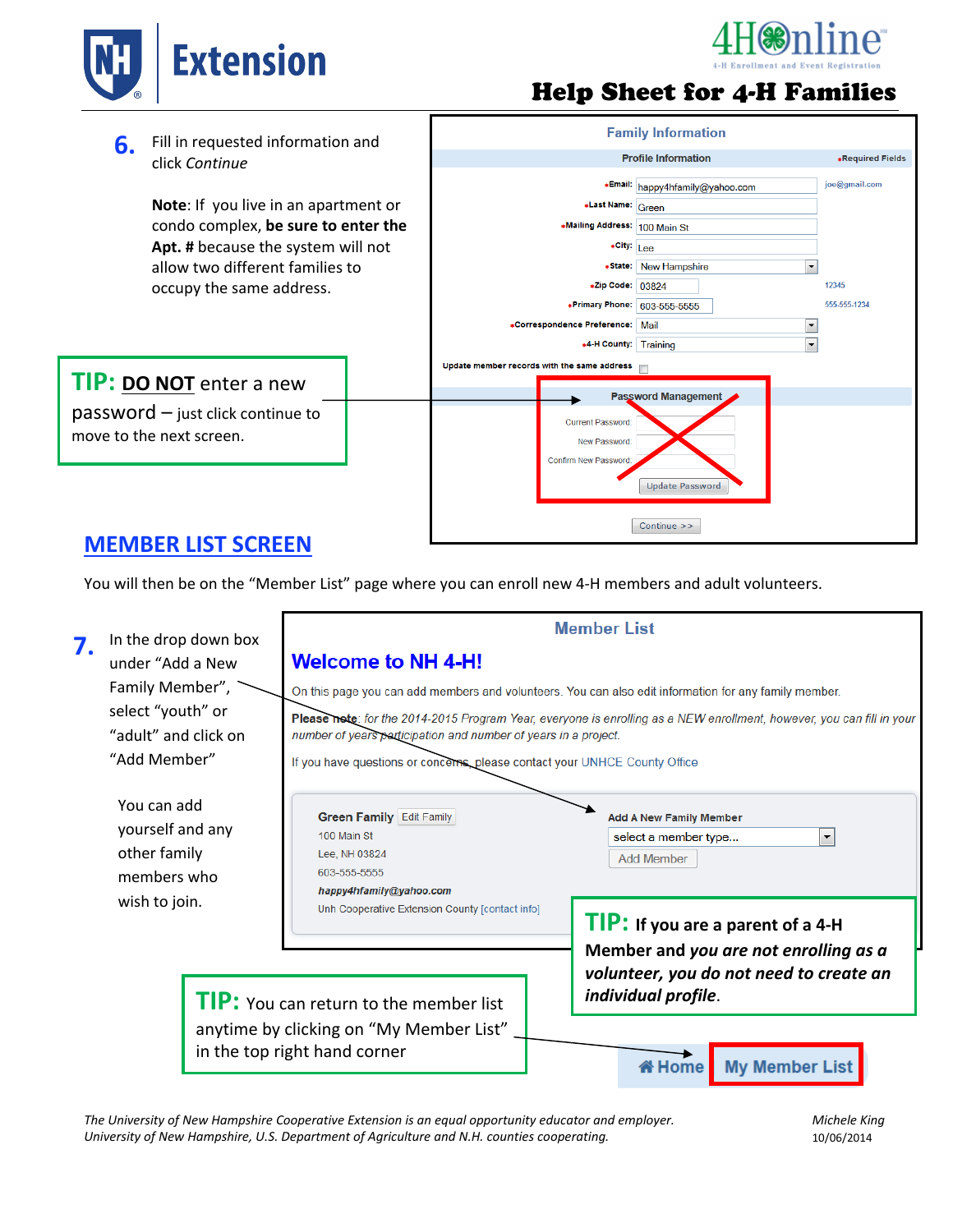![](_page_2_Picture_0.jpeg)

![](_page_2_Picture_1.jpeg)

### **PERSONAL INFORMATION SCREEN**

Every youth and adult in a family will have a "Personal Information" page.

**8.** Please carefully enter, review, and update this information. *Click Continue*

Health Form Partic Personal Additional Information Information

If you select "Yes" to: "I wish to receive text messages" and fill in the name of your cell phone

**TIP:** Texts will be used for last minute meeting notices and other priority information, only from county staff, *not* auto‐ generated through the program.

# **Youth Personal Information**

provider, it will allow us to text message you with important information like meeting

#### **Welcome to the Personal Information Page**

Please fill in all the information requested below.

cancellations, etc. Your information will never be shared.

If you share your cell phone number with us, it will be used respectfully.

**TIP:** Pay careful attention to the **Birthdate** – when you click on the calendar, you must select **the** *year first* and then the month & day

> **TIP:** To speed up the process, information can be copied from one member's record to the next

![](_page_2_Picture_14.jpeg)

### **Authorizations and Releases**

These screens contain authorization statements and information, along with important health and emergency contact questions. First fill out the authorizations and then fill out the health form on the next page.

![](_page_2_Figure_17.jpeg)

#### **Digital Signatures 9.**

- Enter both the name of the parent/guardian and the youth. If a field requires a youth signature as well as a parent/guardian signature, both fields must be filled in before you can click the "Continue" button.
- *By logging on with your user ID and password, you are indicating that you are the correct person to agree to the terms.*

![](_page_2_Figure_21.jpeg)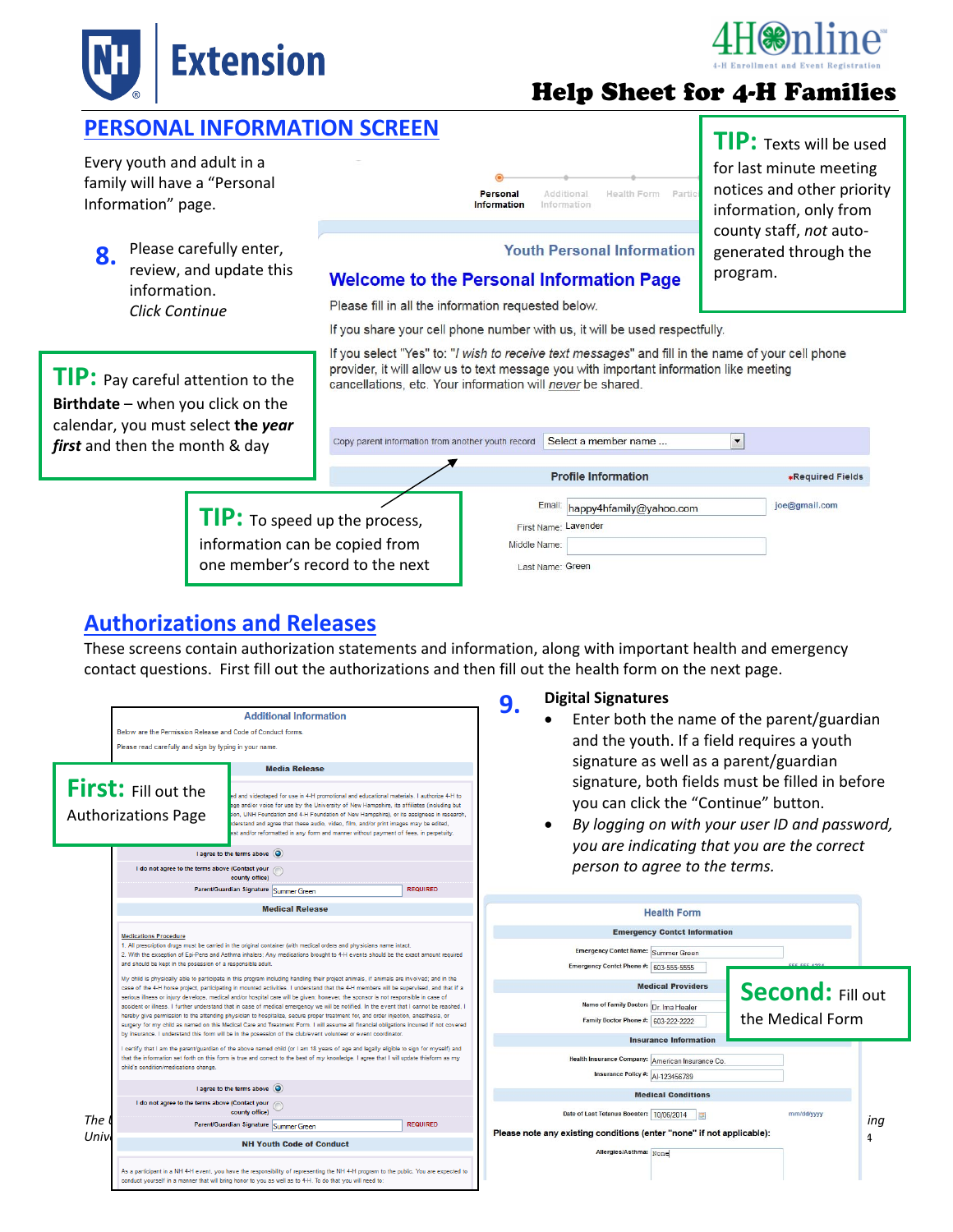![](_page_3_Picture_0.jpeg)

![](_page_3_Picture_1.jpeg)

# **The Clubs/Projects/Groups page is where you will select a 4‐H club and projects for the current 4‐H year.**

![](_page_3_Figure_4.jpeg)

The University of New Hampshire Cooperative Extension is an equal opportunity educator and employer. Michele King *University of New Hampshire, U.S. Department of Agriculture and N.H. counties cooperating.* 10/06/2014